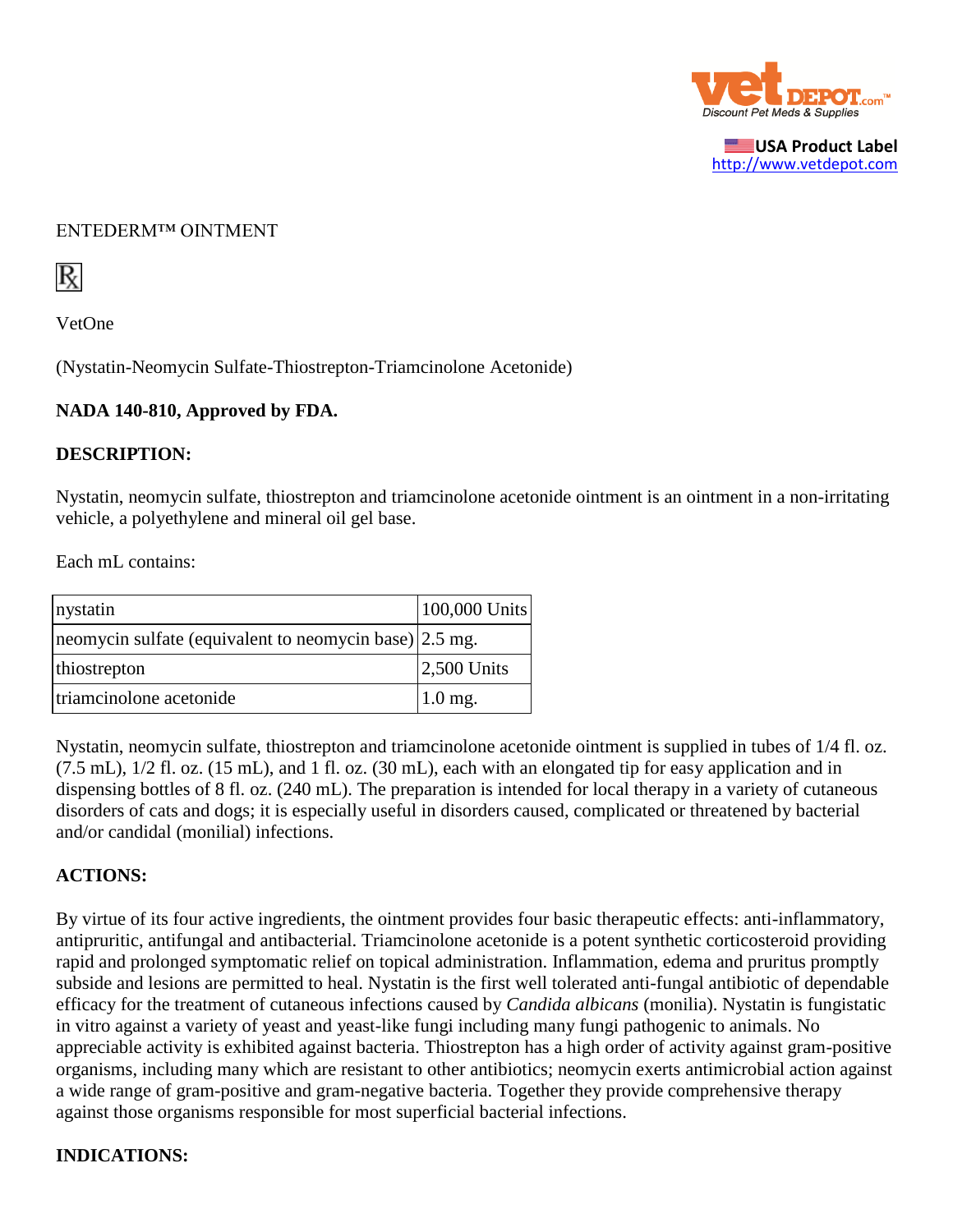Nystatin, neomycin sulfate, thiostrepton and triamcinolone acetonide ointment is particularly useful in the treatment of acute and chronic otitis of varied etiologies, in interdigital cysts in cats and dogs, and in anal gland infections in dogs. The preparation is also indicated in the management of dermatologic disorders characterized by inflammation and dry or exudative dermatitis, particularly those caused, complicated, or threatened by bacterial or candidal (*Candida albicans)* infections. It is also of value in eczematous dermatitis; contact dermatitis, and seborrheic dermatitis; and as an adjunct in the treatment of dermatitis due to parasitic infestation.

# **WARNING:**

Clinical and experimental data have demonstrated that corticosteroids administered orally or by injection to animals may induce the first stage of parturition if used during the last trimester of pregnancy and may precipitate premature parturition followed by dystocia, fetal death, retained placenta and metritis.

Additionally, corticosteroids administered to dogs, rabbits, and rodents during pregnancy have resulted in cleft palate in the offspring. In dogs, other congenital anomalies have resulted; deformed forelegs, phocomelia, and anasarca.

# **PRECAUTIONS:**

Nystatin, neomycin sulfate, thiostrepton and triamcinolone acetonide ointment is not intended for the treatment of deep abscesses or deep-seated infections such as inflammation of the lymphatic vessels. Parenteral antibiotic therapy is indicated in these infections. Nystatin, neomycin sulfate, thiostrepton and triamcinolone acetonide ointment has been extremely well tolerated. Cutaneous reactions attributable to its use have been extremely rare. The occurrence of systemic reactions is rarely a problem with topical administration.

There is some evidence that corticosteroids can be absorbed after topical application and cause systemic effects. Therefore, an animal receiving nystatin, neomycin sulfate, thiostrepton and triamcinolone acetonide ointment therapy should be observed closely for signs such as polydipsia, polyuria, and increased weight gain. Nystatin, neomycin sulfate, thiostrepton and triamcinolone acetonide ointment is not generally recommended for the treatment of deep or puncture wounds or serious burns.

Sensitivity to neomycin may occur. If redness, irritation or swelling persists or increases, discontinue use. Do not use if pus is present since the drug may allow the infection to spread.

Keep this and all medications out of the reach of children.

Avoid ingestion. Oral or parenteral use of corticosteroids (depending on dose, duration of use, and specific steroid) may result in inhibition of endogenous steroid production following drug withdrawal.

# **SIDE EFFECTS:**

SAP and SGPT (ALT) enzyme elevations, polydipsia/polyuria, vomiting, and diarrhea (occasionally bloody) have been observed following parenteral or systemic use of synthetic corticosteroids in dogs.

Cushing's syndrome has been reported in association with prolonged or repeated steroid therapy in dogs.

Temporary hearing loss has been reported in conjunction with treatment of otitis with products containing corticosteroids. However, regression usually occurred following withdrawal of the drug. If hearing dysfunction is noted during the course of treatment with nystatin, neomycin sulfate, thiostrepton and triamcinolone acetonide ointment, discontinue its use.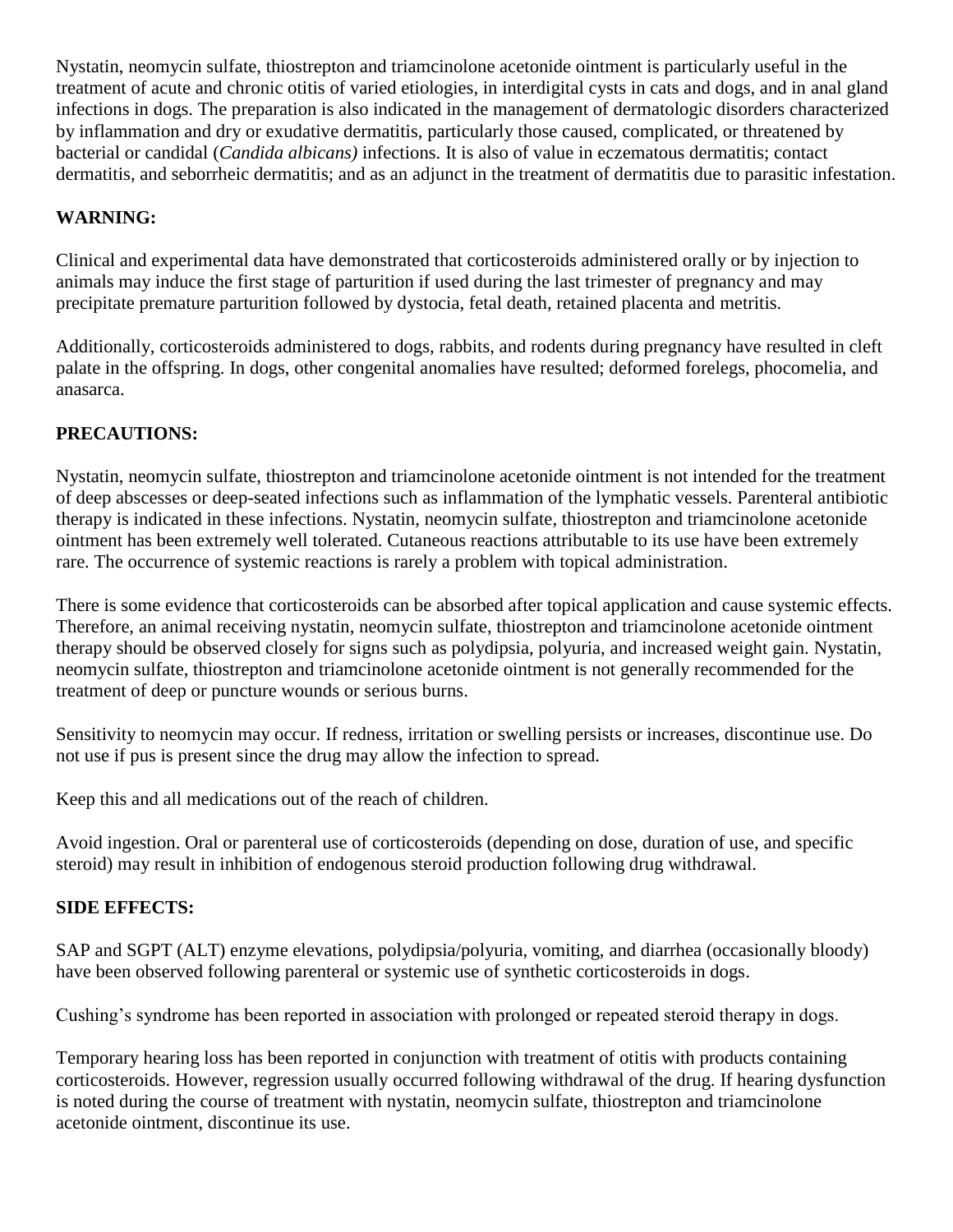# **CAUTION:**

Before instilling any medication into the ear, examine the external ear canal thoroughly to be certain the tympanic membrane is not ruptured in order to avoid the possibility of transmitting infection to the middle ear as well as damaging the cochlea or vestibular apparatus from prolonged contact. If hearing or vestibular dysfunction is noted during the course of treatment, discontinue the use of nystatin, neomycin sulfate, thiostrepton and triamcinolone acetonide ointment.

## **DOSAGE AND ADMINISTRATION:**

Frequency of administration is dependent on the severity of the condition. For mild inflammations, application may range from once daily to once a week; for severe conditions nystatin, neomycin sulfate, thiostrepton and triamcinolone acetonide ointment may be applied as often as two to three times daily, if necessary. Frequency of treatment may be decreased as improvement occurs.

Wear gloves during the administration of the ointment or wash hands immediately after application.

**OTITIS:** Clean ear canal of impacted cerumen. Inspect canal and remove any foreign bodies such as grass awns, ticks, etc. Instill three to five drops of nystatin, neomycin sulfate, thiostrepton and triamcinolone acetonide ointment.

Preliminary use of a local anesthetic such as Proparacaine Hydrochloride Ophthalmic Solution may be advisable.

**INFECTED ANAL GLANDS, CYSTIC AREAS, ETC.:** Drain gland or cyst and then fill with nystatin, neomycin sulfate, thiostrepton and triamcinolone acetonide ointment.

**OTHER DERMATOLOGIC DISORDERS:** Clean affected areas, removing any encrusted discharge or exudate. Apply nystatin, neomycin sulfate, thiostrepton and triamcinolone acetonide ointment sparingly in a thin film.

## **STORAGE:**

240 mL. bottle. Do not store above 86° F. 7.5 mL, 15 mL, 30 mL tubes: Store at room temperature; avoid excessive heat (104° F).

## **FOR USE IN DOGS AND CATS ONLY.**

**CAUTION:** Federal law restricts this drug to use by or on the order of a licensed veterinarian.

Distributed by: MWI, Boise, ID 83705

(888) 694-8381

www.vetone.net

Revised 3/07

| Net Contents: | NDC                             |  |
|---------------|---------------------------------|--|
| $7.5$ mL      | $ 013985 - 009 - 75 $ V1 503009 |  |